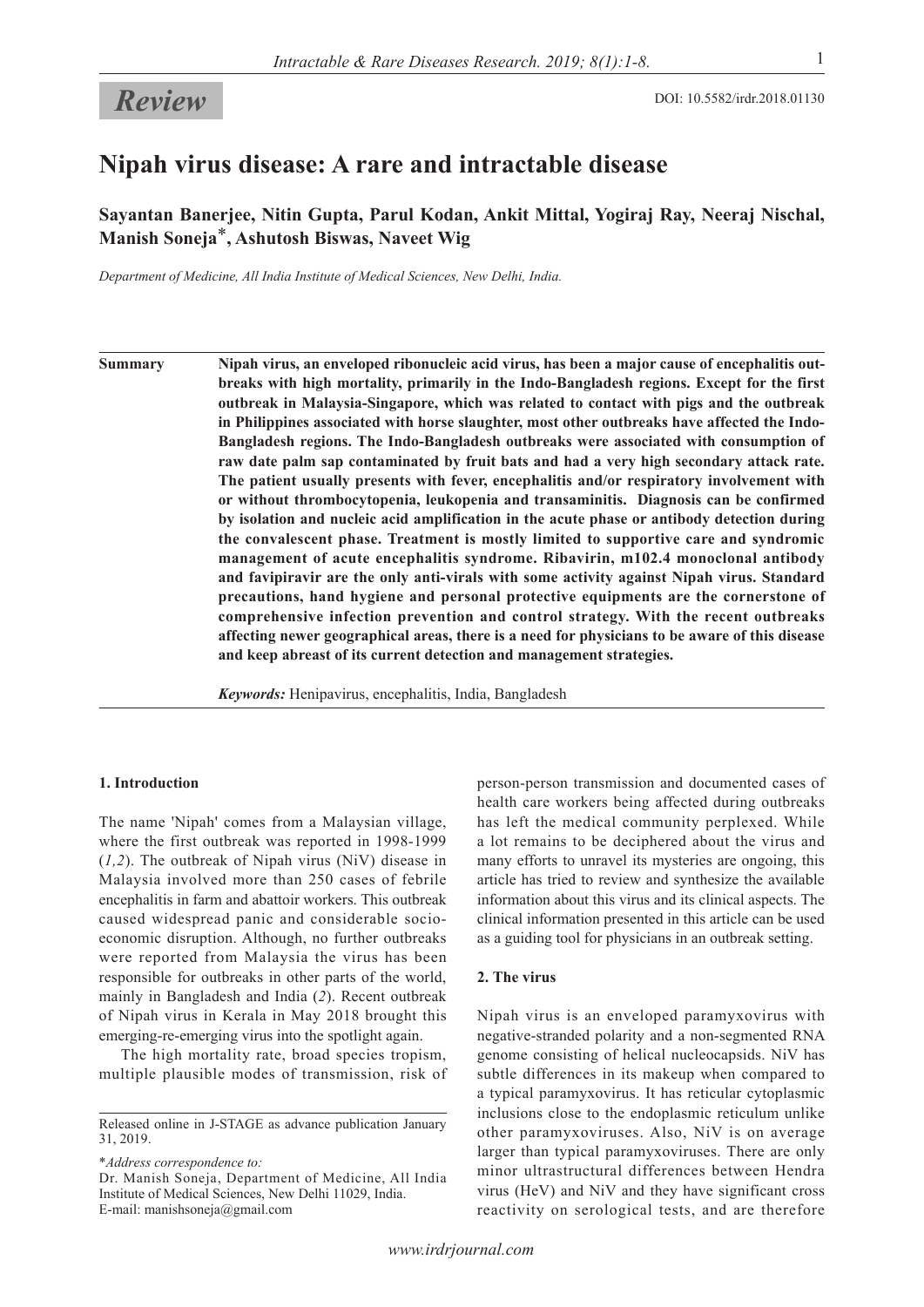

**Figure 1. Timeline of Nipah Virus outbreaks across the world with total number of cases reported in each outbreak.**

grouped as *Henipavirus* (*3*). Within NiV, two different strains have been identified, the Malaysian (MY) and the Bangladesh (BD) strains. The two strains are approximately 92% identical on sequencing but appear to be significantly different in their pathogenicity and transmissibility (*4-7*).

# **3. Epidemiology**

The first outbreak of Nipah virus in Malaysia-Singapore (1998-1999) was initially thought to be Japanese encephalitis (JE), however on further investigation, it was later identified as Nipah virus (Figure 1) (*3,8,9*). The second outbreak of this disease was in a geographically non-contiguous location, in the Meherpur district of Bangladesh and Siliguri city of West Bengal, India in 2001 (Figures 1 and 2). The Indo-Bangladesh outbreaks were significantly different from the previous outbreak in Malaysia in terms of modes of transmission, clinical features and case fatality rates. Human to human transmission and nosocomial infections (*via* droplets and/or fomites) were a prominent feature in this outbreak. Also, the secondary attack rates were higher and the disease was more severe and rapidly progressive compared to the Malaysian outbreak. Apart from the neurological manifestations, acute respiratory distress syndrome (ARDS) and respiratory failure with multi organ dysfunction syndrome (MODS) were probably the major reason for higher mortality. Since then, there has been an outbreak in Bangladesh almost every year and a total of 17 outbreaks have been reported until 2015. There was another small outbreak in 2007 in the Nadia district of West Bengal, India (Figures 1 and 2). In the outbreak in the Philippines in March-May, 2014, both horses and humans were affected with fruit bats being the possible source of infection. Interestingly, this outbreak was significantly associated with horse slaughter and horse meat consumption (Figures 1 and 2) (*10*). The Indian outbreak of 2018 affected primarily the Kozhikode district and nearby area of Kerala (Figures 1 and 2) (*11*).

The Malaysian outbreak was primarily due to close contact with affected pigs. No human to human



**Figure 2. Nipah virus outbreaks in India.**

transmission was reported (*8,12,13*). The Indo-Bangladesh outbreaks, including the recent Kerala outbreak, was remarkable in various aspects, mode of transmission being one of them. A significant association of NiV disease and consumption of raw date palm sap contaminated by fruit bats was found by Luby *et al*. (*14*) Another study by Rahman *et al*. also concluded with similar results (*15*). In date palm sap the virus remains stable for at least 7 days at 22°C and is extremely tolerant to a wide range of pH (from 3 to 11) (*16*). Human to human and nosocomial transmission was also documented in the Indo-Bangladesh outbreaks. In the Siliguri outbreak of 2001, a single patient admitted to a private hospital infected 23 hospital staff and 8 visitors (*17*). Poor adherence to standard precautions was probably the major reason for this. Also, the difference in strains (BD *vs*. MY) contributed to the difference in the transmission rates. A study by Clayton *et al*. showed that ferrets infected with the BD strain had higher RNA levels in the blood as well as increased shedding of the virus in oral secretions, possibly explaining the higher secondary attack rates as well as more severe infection in the Indo-Bangladesh outbreak. It is noteworthy that viral shedding was seen even in the incubation period (*18*). The major research findings in different studies are tabulated in Table 1.

# **4. Clinical features**

Clinical Features of Nipah typically includes fever with encephalitis and or respiratory involvement (Figure 3) (*17,19-23*). Asymptomatic infection was reported in 8% of patients with laboratory-confirmed cases in Malaysia. No such data of asymptomatic NiV infection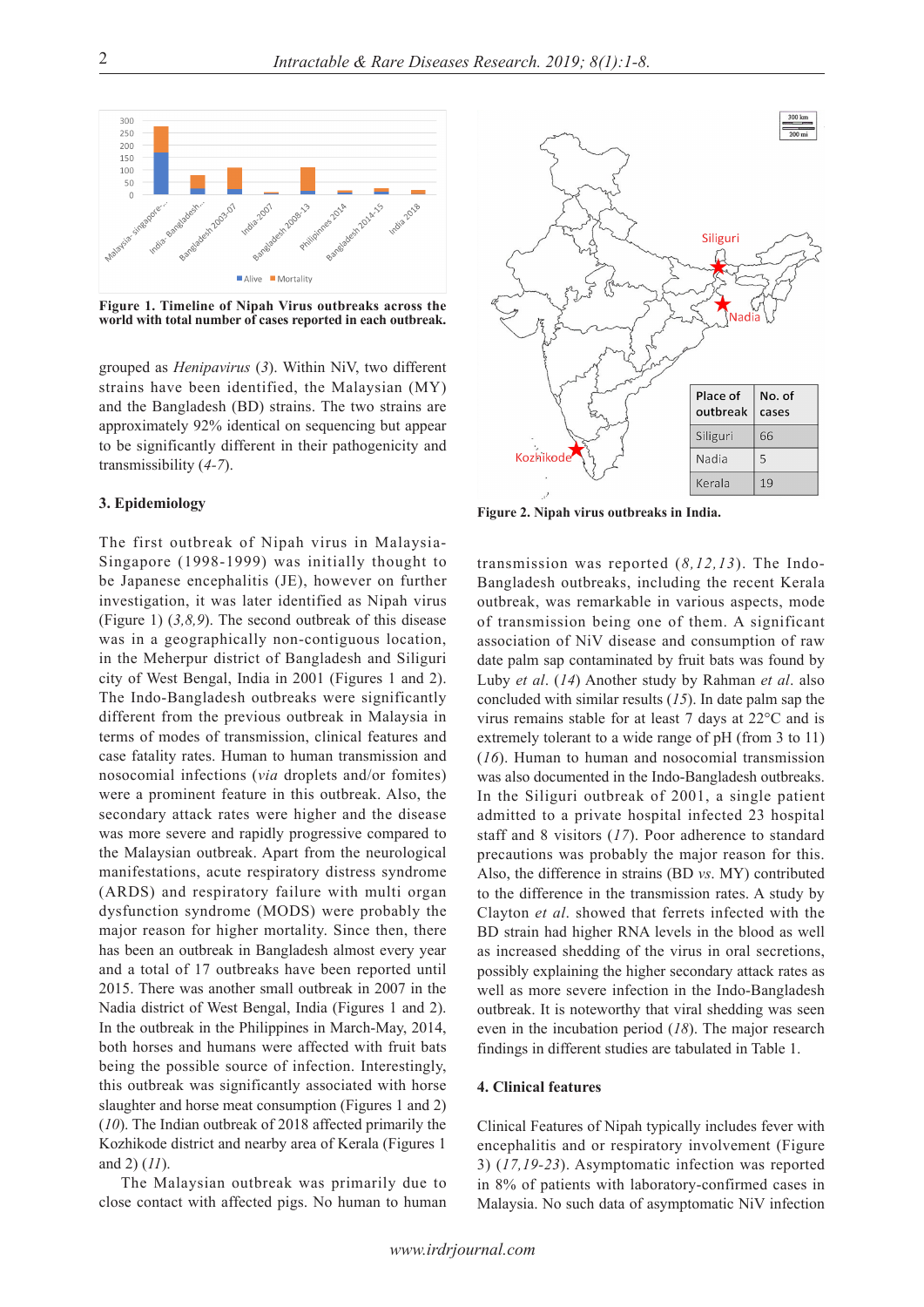| Author and year of<br>publication (ref.)                    | Major finding related to<br>epidemiology and transmission                                                                          | Major finding related to clinical<br>features and Diagnosis                                                      | Major finding related to<br>therapeutic options                                                                                                                   |
|-------------------------------------------------------------|------------------------------------------------------------------------------------------------------------------------------------|------------------------------------------------------------------------------------------------------------------|-------------------------------------------------------------------------------------------------------------------------------------------------------------------|
| CDC, 1999 (8,9)                                             | First outbreak report of Nipah.<br>Transmission to pig abattoir workers.                                                           | Serology is cross reactive to<br>Hendra.                                                                         |                                                                                                                                                                   |
| Reynes et al, 2005 (4);<br>Wacharapluesadee et al. 2005 (5) | Presence of NiV in bats.                                                                                                           | --                                                                                                               |                                                                                                                                                                   |
| Mounts <i>et al</i> , 2001 (13)                             | No human to human and nosocomial<br>transmission for the Malaysian strain<br>of NiV causing Malaysia-Singapore<br>outbreaks.       |                                                                                                                  |                                                                                                                                                                   |
| Goh et al, 2000 (19)                                        |                                                                                                                                    | Predominantly neurological<br>symptoms and no significant<br>respiratory symptoms in<br>Malaysian strain of NiV. |                                                                                                                                                                   |
| Chadha et al, 2006 (17);<br>Arunkumar et al, 2018 (53)      | Strong evidence of human to human<br>transmission for the Bangladesh<br>strain of NiV causing Bangladeshi<br>and Indian outbreaks. | Significant respiratory<br>involvement leading to ARDS in<br>Bangladesh strain of NiV.                           |                                                                                                                                                                   |
| Luby et al, 2006 (14);<br>Rahaman et al, 2012 (15)          | Date palm sap consumption<br>contaminated by bat excreta and<br>saliva is a significant risk factor for<br>transmission.           |                                                                                                                  |                                                                                                                                                                   |
| Chong et al, 2001 (33)                                      |                                                                                                                                    | Hendra.                                                                                                          | Serology is cross reactive to Ribavirin can substantially reduce<br>mortality (36%) without any<br>significant adverse reactions.                                 |
| Wright et al, 2005 (29);<br>Aljofan et al, 2009 (30)        |                                                                                                                                    |                                                                                                                  | In vitro activity of ribavirin on halting<br>the replication of NiV in cell cultures.                                                                             |
| Bossart et al, 2009 (38);<br>Bossart et al, 2011 (39)       |                                                                                                                                    |                                                                                                                  | Role of monoclonal antibody m102.4<br>in preventing transmission and halting<br>disease progression among animal<br>model of ferrets and African green<br>monkey. |
| Dawes et al, 2018 (40)                                      |                                                                                                                                    | strain, compared to Malaysia (hamster model).<br>strain.                                                         | Respiratory involvement and Promising role of favipiravir in<br>higher mortality in Bangladesh protecting NiV infected animals                                    |

#### **Table 1. Summary of major research findings**

is available from Bangladesh and Indian outbreaks. However, cases with mild and nonspecific features were identified. Fever, headache, dizziness, myalgia, vomiting and loose stools have been documented as non-specific prodromal symptoms in various outbreaks of Nipah. The Malaysian outbreak documented that 55 percent of patients had a reduced level of consciousness and prominent brain-stem dysfunction (*10*). Distinctive clinical signs included segmental myoclonus (32%), areflexia, hypotonia, hypertension, and tachycardia and thus suggests the involvement of the brain stem and upper cervical spinal cord. Brain stem dysfunction and neurological clinical signs include abnormal doll's eye reflex, reflexes, vasomotor changes, and myoclonic jerks. Cerebellar dysfunction was seen in eight patients in the Malaysian outbreak. In Siliguri outbreak (2001) in India, fever followed by altered sensorium (97%) developing over the next 3 to 4 days was the presenting complaint. 34 percent of the cases had convulsions (*20*). Similarly, in Bangladesh outbreaks, fever with altered

sensorium was the most common presentation. A case series of four outbreaks from Bangladesh shows altered mental status (90%), headache (73%), severe weakness (67%) and seizures (23%) as common neurological manifestation (*17*). Nipah encephalitis may present with relapse or residual deficits in survivors. Relapse of encephalitis has been demonstrated with a time range of months to years after recovery from acute infection. Psychiatric and neurological complications (depression, personality changes, deficits in attention, verbal, and/ or visual memory) after recovery are also well known. Goh *et al*. reports from their Malaysian outbreak experience that 15 percent of their patients (14 patients) had residual deficits out of which five remained in a vegetative state (*19*). Respiratory involvement is well documented in severe cases. ARDS (50% to 66% cases) was documented in Malaysian outbreak. Siliguri outbreak witnessed 54 percent cases had associated respiratory symptoms particularly in the later stage of illness.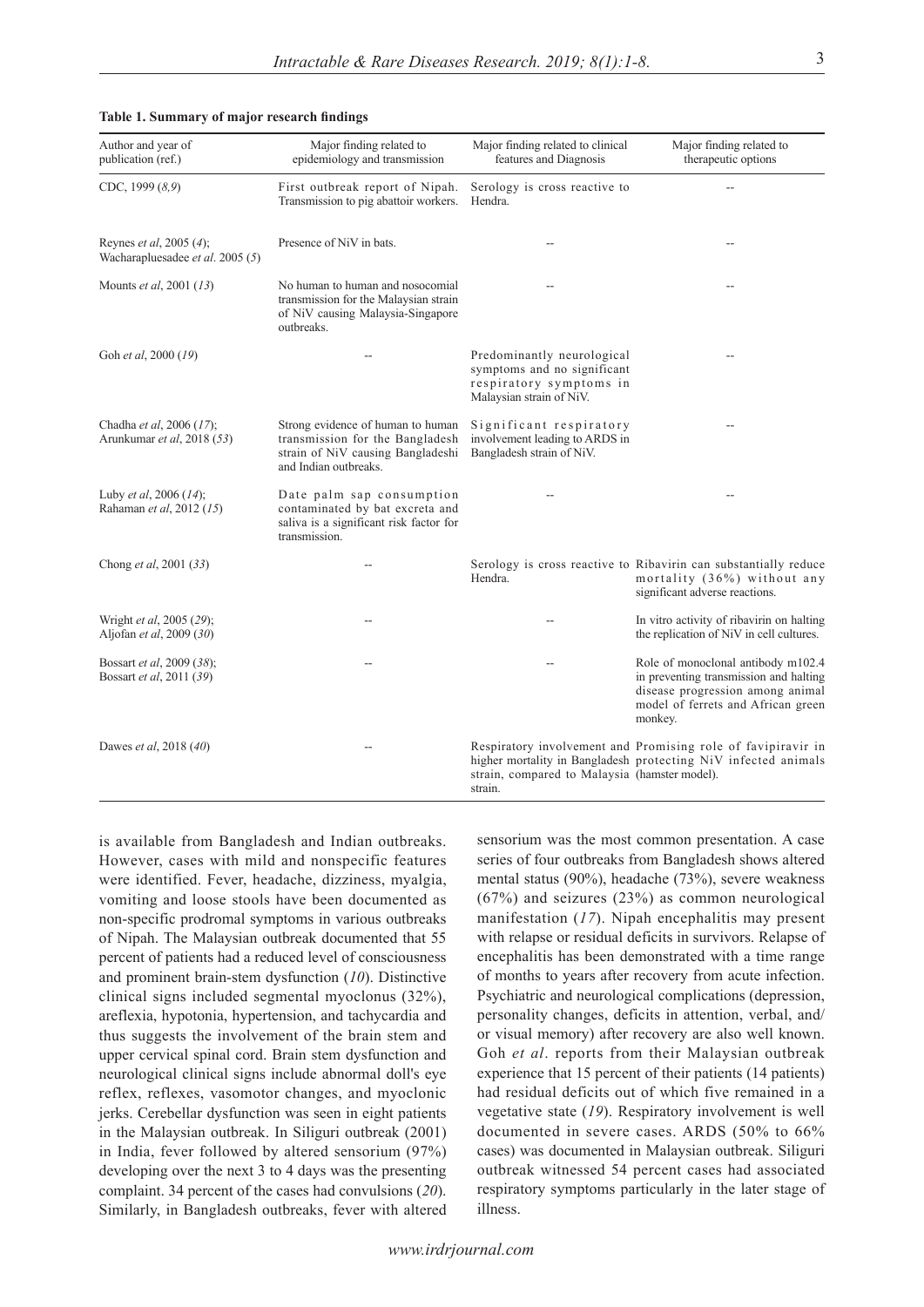#### **5. Diagnosis**

Common hematologic abnormalities in NiV infection include thrombocytopenia (30%) and leukopenia (11%) (Table 2). Elevated liver enzymes have been seen in 40% of patients, and hyponatraemia is sometimes found. Hemoglobin, renal indices and electrolytes other than sodium are usually normal. Lymphocytic pleocytosis with raised proteins similar to any other viral meningitis may be seen in cerebrospinal fluid.

NiV is a biosafety level (BSL) 4 agent, however, BSL 2 laboratory facilities are sufficient for routine diagnosis if the virus is inactivated during specimen collection and isolation is not attempted. Laboratory diagnosis of a patient with a clinical history of NiV can be made during the acute and convalescent phases of the disease by using a combination of tests. Samples should be transported at 4°C and processed as early as possible. During the early stage of illness – virus isolation and reverse transcriptase polymerase chain reaction assay (RT PCR) from throat and nasal swabs, cerebrospinal fluid (CSF), urine, and blood is recommended (*24*). During the



convalescent phase, antibody detection by enzyme linked immunosorbent assay (ELISA-IgG and IgM) from serum or CSF may be used.

Advanced diffusion weighted (DW) magnetic resonance imaging (MRI) of the brain can give useful radiological evidence of Nipah encephalitis. Lim *et al*. suggested that MRI pattern may be useful in differentiating Nipah from its closely differential related Japanese encephalitis/other encephalitis in most cases (*25*). It can also help to diagnose exposed individuals, particularly at the height of an epidemic even before serologic confirmation is available (*19*). This finding derived from Malaysian experience during Nipah outbreak needs validation from other occurrences. More experience is required for its validation but this can be a potentially crucial finding to diagnose Nipah encephalitis and decide treatment and post exposure prophylaxis. MRI in acute Nipah encephalitis shows multifocal discrete lesions probably due to areas of micro-infarction. These discrete high-signal-intensity lesions usually measure about 2-7 mm and are disseminated throughout the brain, mainly in the subcortical and deep white matter of the cerebral hemispheres. Mass effect or edema is not usually seen. In relapse or late onset Nipah encephalitis, MRI characteristically shows multiple areas of patchy and confluent cortical involvement (*26,27*).

#### **6. Differential diagnosis**

Nipah is an important differential diagnosis in patients with fever and encephalitis and/or ARDS in context of relevant epidemiology with an ongoing outbreak in the area or relevant travel history to affected areas. But any fever or encephalitis may mimic disease and differentials need to be seen in correct perspective. The following differentials should be considered in patients with suspected Nipah infection: a) Japanese encephalitis (JE), b) Measles, c) Rabies, d) Dengue encephalitis, e) Cerebral malaria, f) Scrub typhus, g) Leptospirosis, h) Herpes encephalitis and i) Bacterial meningitis (Table 3).

### **7. Treatment and post exposure prophylaxis**

Figure 3. Clinical features of Nipah Virus disease.<br>
Treatment of NiV disease is mostly limited to supportive

| Routine haematological tests | • Thrombocytopenia<br>• Leucopenia<br>• Raised liver enzymes<br>• Hyponatremia          |
|------------------------------|-----------------------------------------------------------------------------------------|
| Cerebrospinal fluid analysis | • Lymphocytic pleocytosis<br>• Raised proteins<br>• Normal glucose levels               |
| Imaging                      | • 2-7mm multifical discrete lesions in the subcortical and deep white matter            |
| NiV specific tests           | • ELISA for detection of antibodies<br>• Polymerase Chain Reaction<br>• Virus isolation |

**Table 2. Laboratory and Radiological diagnosis of Nipah Virus disease**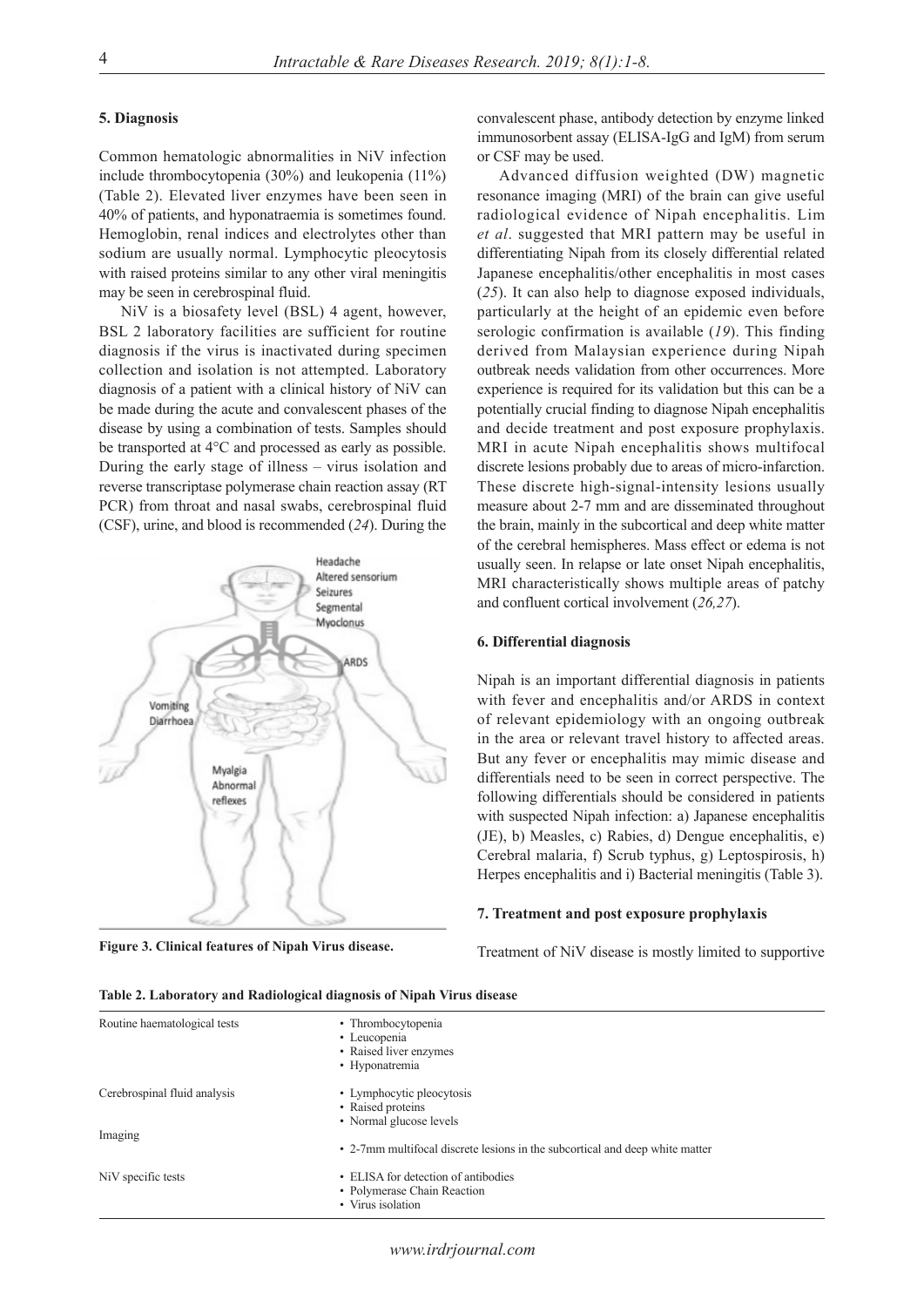| Differential diagnoses   | Differentiating features                                                                                                                                                                                                                         |  |  |
|--------------------------|--------------------------------------------------------------------------------------------------------------------------------------------------------------------------------------------------------------------------------------------------|--|--|
| 1) Cerebral Malaria      | • High grade fever associated with chills and rigors<br>· hrombocytopenia, hepato-renal dysfunction, hypoglycemia<br>• Diagnosis by rapid antigen detection kits/peripheral smear/quantitative buffy coat examination/nucleic acid amplification |  |  |
| 2) Scrub typhus          | • Presence of eschar<br>• Leucocytosis, thrombocytopenia, hepato-renal dysfunction<br>• Post-monsoon (seasonal predilection)<br>• Immunofluorescence assay for diagnosis                                                                         |  |  |
| 3) Leptospirosis         | • Hepatitis more common<br>• Post-monsoon (seasonal predilection)<br>• Diagnosis by blood culture/nucleic acid amplification/serology                                                                                                            |  |  |
| 4) Dengue encephalitis   | • Serositis and thrombocytopenia<br>• Generalised eryhtematous blanching rash<br>• Seasonal predilection<br>• Diagnosis by NS1 antigen/nucleic acid amplification in first 5 days and IgM ELISA after 5 days                                     |  |  |
|                          | 5) Herpes meningoencephalitis • Fronto-temporal lobe involvement<br>• Diagnosis by nucleic acid amplification                                                                                                                                    |  |  |
| 6) Bacterial meningitis  | • CSF pleocytosis with neutrophilic predominance and raised proteins with low sugar<br>• Diagnosis by blood and CSF culture and latex agglutination or nucleic acid amplification in CSF                                                         |  |  |
| 7) Japanese encephalitis | • Pigs (amplifying hosts) are healthy<br>• Low secondary attack rates<br>• Children are affected more than adults<br>• Basal ganglia involvement on imaging                                                                                      |  |  |
| 8) Measles               | • More in children<br>• Cough, coryza, conjunctivitis<br>• Maculopapular rash on face and head                                                                                                                                                   |  |  |
| 9) Rabies                | • Diagnosis is clinical and by serology<br>• History of dog bite/bat exposure<br>· Hydrophobia/aerophobia<br>• Diagnosis by immunofluorescence staining for viral antigen on the biopsy from the nape of the neck                                |  |  |

# **Table 3. Differential diagnosis of Nipah Virus disease**

care and syndromic management of acute encephalitis syndrome (*28*). Under the current circumstances, specific pharmacological options should not be treated as alternatives to infection control measures. More evidence needs to be generated for considering postexposure prophylaxis in individuals who were in close contact with confirmed Nipah cases. However, three pharmacological options have been explored for the possible treatment and post-exposure prophylaxis of NiV infection: Ribavirin, m102.4 monoclonal antibody and Favipiravir.

#### 7.1. *Ribavirin*

*In vitro* studies and animal studies have shown conflicting results in the efficacy of ribavirin against NiV and Hendra, with some studies showing effective inhibition of viral replication in cell lines (*29,30*), whereas some studies in animal models showed that ribavirin treatment only delayed but did not prevent death after Nipah or Hendra virus infection (*31,32*). Only one *in-vivo* human study by Chong *et al*. has evaluated the role of ribavirin during the Malaysia outbreak of NiV, between 1998 and 1999 (*33*). In this study, patients who were managed prior to the availability of ribavirin during the outbreak or who

refused ribavirin were taken as controls, and all patients who were still in the acute phase of the illness were offered ribavirin, either oral or intravenous, based on availability. A total of 140 patients treated with ribavirin were retrospectively compared with 52 control NiV patients who did not receive ribavirin due to unavailability and 2 patients who didn't consent There was no significant difference in the incidence of adverse reactions in the treatment group as compared to controls. The study showed 45 deaths in the treated group (32%) and 29 in the controls (54%), with a total of 36% reduction in mortality. However, as treatment allocation was not randomized, it is possible that treated patients had better clinical outcomes because they received better general medical care than the untreated patients.

The dosage of ribavirin in Nipah virus has not been defined but treatment can be initiated in the lines of that suggested by WHO for Lassa fever with a loading dose of 30 mg/kg for children and 2,000 mg/kg for adults, followed by 10 days of therapy (4 g in divided doses for first four days and 2 g in divided doses for next six days). Oral bioavailability of ribavirin is reported to be between 32.6% and 52%, with evidence of first-pass metabolism. Ribavirin is not bound to plasma proteins (*34*). Ribavirin was found to cross the blood-brain barrier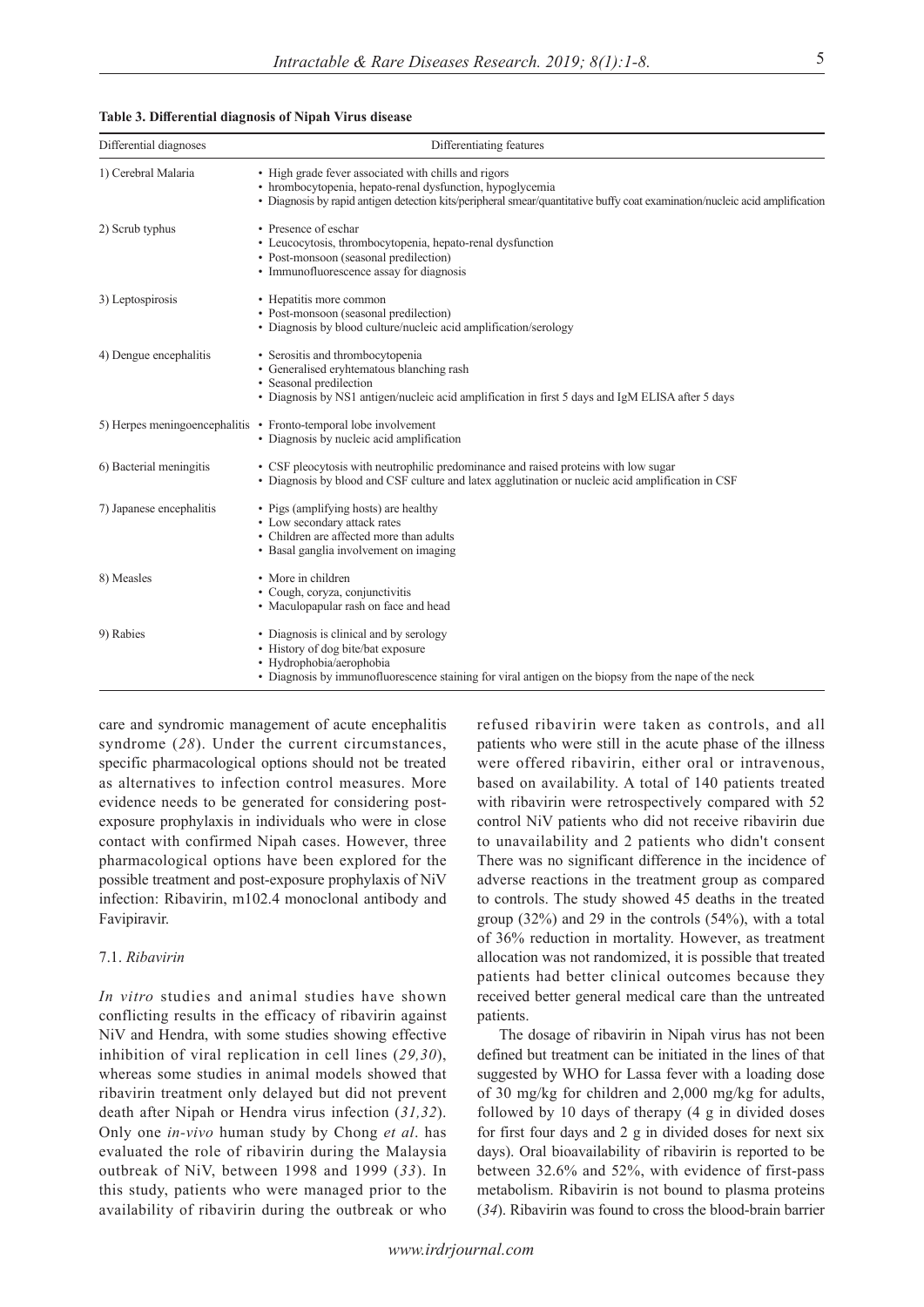following oral administration with a mean CSF/plasma ratio of 0.7 (*35*). The serious adverse drug reactions with ribavirin are: Neutropenia (8% to 40%), anemia (11% to 35%; children & adolescents: 11%), lymphocytopenia (12% to 14%) and suicidal ideations (*36*). Most of the side-effects with ribavirin have been noticed with long term administration. Ribavirin has been found to be teratogenic in animal studies on rodents and rabbits, but no human teratogenic studies are available. Due to the long terminal half-life of elimination of the drug, the minimum interval following treatment with ribavirin before pregnancy can be safely initiated is estimated to be 7 months (*36*).

The Infectious Diseases Society of America has recommended in 2008 the use of ribavirin in cases of NiV infections (*37*). Owing to the positive *in-vivo* and *in-vitro* results and a considerable safety profile for short term courses, a strong case can be made favoring short course high dose ribavirin for therapy. However, a controlled trial is lacking to resolve the status, for which a pre-approval should be taken from the appropriate authority, so that the trial may be immediately started with the onset of a future outbreak.

### 7.2. *Monoclonal Antibody m102.4*

The experimental monoclonal antibody, m102.4, which targets the ephrin-B2 and ephrin-B3 receptor binding domain of the Henipavirus G envelope glycoprotein is a potent cross-reactive neutralizing antibody *in vitro*. It was effective in protecting ferrets from lethal NiV challenge (*38*). In May 2010, in Queensland, Australia, m102.4 was offered as a trial on compassionate grounds to a mother and daughter who were exposed to Hendra virus from their infected horse. Both of them did not develop Hendra virus infection, although it is still not known whether treatment was effective or whether the patients did not get infected. In an animal study comprised of 14 African green monkey (AGM) subjects, m102.4 prevented infection and death after injection of a lethal dose of NiV in 12 AGM subjects. Both the control AGM subjects contracted severe infection and developed encephalitis as well as ARDS (*39*).

#### 7.3. *Favipiravir*

The viral RNA-dependent RNA polymerase inhibitor favipiravir was developed by Toyama Chemical Company as an antiviral for use against influenza. In a Syrian hamster model for Nipah virus infection, favipiravir was successfully used in lethally challenged hamsters (*40*).

### **8. Prognosis**

Case fatality rates ranges from 40% to 100%. Poor prognostic factors from the Malaysian outbreak included

old age, more severe brain-stem involvement presenting as a reduced level of consciousness, vomiting, abnormal doll's-eye reflex, abnormal pupils, hypertension, and tachycardia during the course of the illness (*19*).

# **9. Disease prevention**

The morbidity and mortality of healthcare workers involved in care of patients with NiV is a major concern (*13,17,41-44*). Although, there is still a lot of confusion about transmission and spread of this paramyxovirus, there is a need to lay guidelines for protection of the healthcare workforce based on present evidence and resources available. A leaf can be drawn from the successful containment of Ebola and severe acute respiratory syndrome (SARS) outbreaks, which affected health care workers (HCWs) (*45*). Standard precautions, hand hygiene and personal protective equipment (PPE) remain as pillars of comprehensive infection prevention and control strategy (*46,47*).

All hospitals should adhere to standard infection control precautions for all patient-care activities and aerosol-generating procedures. In case of NiV infection in health-care settings, additional measures, such as droplet, contact and airborne precautions should be applied. Droplet precautions rely on isolation (one-patient isolation rooms or cohorting [*i.e*., grouping patients infected with the same infectious agents together to confine their care to one area and prevent contact with susceptible patients]) and keeping the patient with an existing roommate. A patient that meets the criteria for a suspect Nipah case should immediately be isolated and infection control precautions instituted. In general, hospitals in at-risk areas need to be prepared for the management of Nipah cases *via* hospital screening, admission procedures and triage, and the management of visitor access and movement should be in place to minimize potential exposure. Standard precautions should be applied while handling patients, handling the deceased, handling the specimens, cleaning and waste disposal.

Hand hygiene: Handwashing with soap and water or alcohol-based hand rub before and after patient contact. Evidence from Bangladesh suggested that Nipah virus can survive on surfaces and be a potential source of spread of infection to caregivers (*44*). Lack of hand hygiene practices and scarcity of water in the setting was possibly responsible for HCWs being affected in the outbreak (*44*). The importance of hand hygiene cannot be over emphasized and it remains the crucial cornerstone for preventing spread of infection (*44,46,48*).

Wearing of PPE when performing an aerosol generating procedure or a patient examination. Highest level of protection (Level B/A OSHA) is recommended for Nipah. Infections in HCWs with SARS or Ebola during the respective outbreaks were very commonly attributed to improper PPE removal or doffing (*49-52*).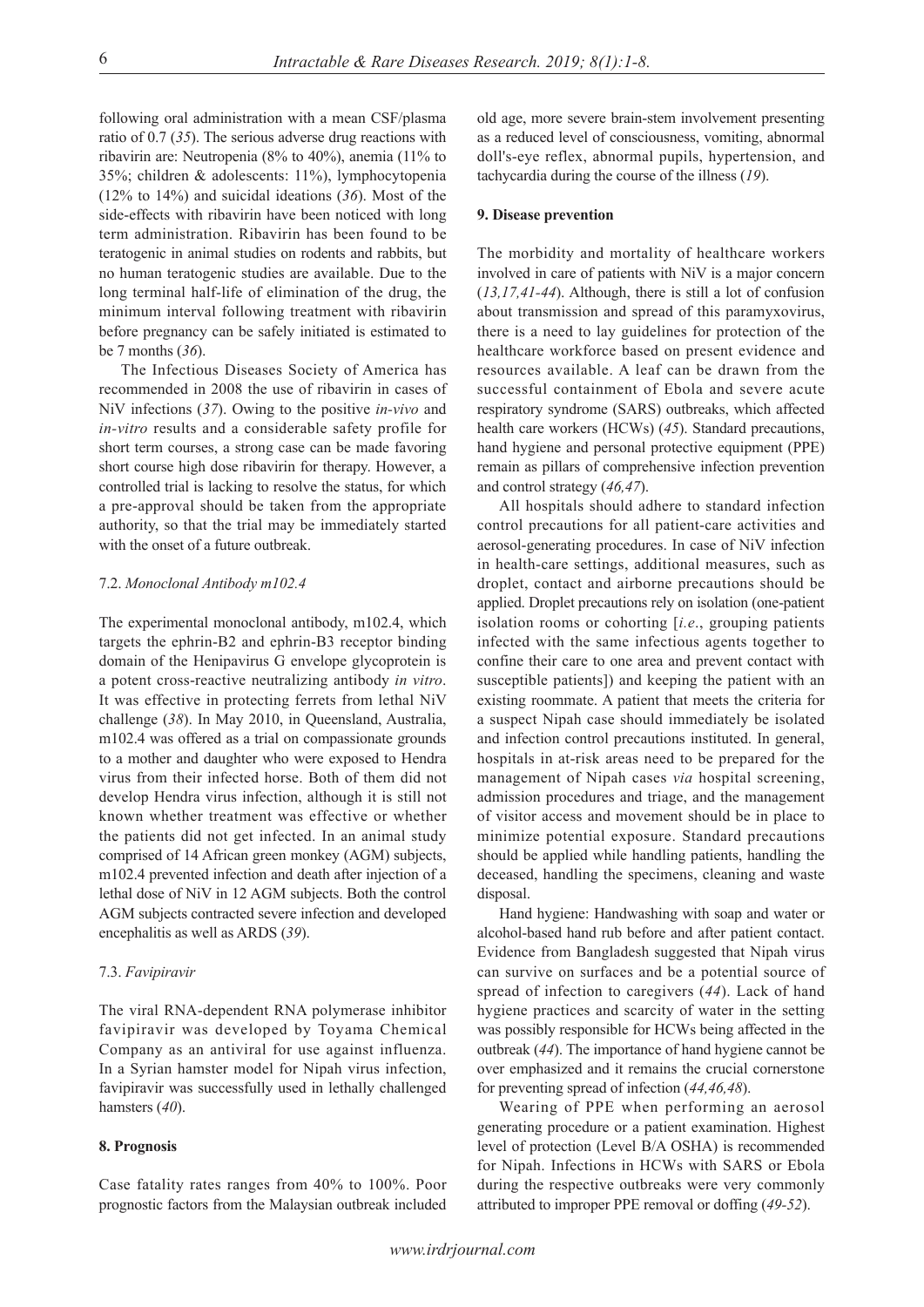# **10. Conclusion**

Nipah virus outbreak should be suspected in relevant epidemiological settings (*e.g*. history of travel or residence in known geographical areas with Nipah transmission or contact with pigs or bats) in clusters of patients presenting with acute encephalitis with or without ARDS, high secondary attack rate and very high mortality. These patients should be managed with appropriate infection control measures. Until the time when newer drugs are developed for its effective treatment, the role of drugs like ribavirin has to be clearly established with the help of properly designed trials. Effective control measures in the community to prevent its transmission from animals (bats/pigs) to humans in disease prone areas have to be instituted. In the battle of virus *vs.* man, hopefully the latter will turn out to be victorious in the long run.

#### **References**

- 1. Chua KB. Nipah virus outbreak in Malaysia. J Clin Virol. 2003; 26:265-275.
- 2. Kulkarni DD, Tosh C, Venkatesh G, Senthil Kumar D. Nipah virus infection: Current scenario. Indian J Virol. 2013; 24:398-408.
- 3. Ksiazek TG, Rota PA, Rollin PE. A review of Nipah and Hendra viruses with an historical aside. Virus Res. 2011; 162:173-183.
- 4. Reynes JM, Counor D, Ong S, Faure C, Seng V, Molia S, Walston J, Georges-Courbot MC, Deubel V, Sarthou JL. Nipah virus in Lyle's flying foxes, Cambodia. Emerg Infect Dis. 2005; 11:1042-1047.
- 5. Wacharapluesadee S, Lumlertdacha B, Boongird K, Wanghongsa S, Chanhome L, Rollin P, Stockton P, Rupprecht CE, Ksiazek TG, Hemachudha T. Bat Nipah virus, Thailand. Emerg Infect Dis. 2005; 11:1949-1951.
- 6. Daszak P, Plowright R, Epstein JH, Pulliam J, Abdul Rahman S, Field HE, Smith CS, Olival KJ, Luby S, Halpin K. The emergence of Nipah and Hendra virus: pathogen dynamics across a wildlife-livestock-human continuum. Disease Ecology: Community structure and pathogen dynamics. 2006; 186-201.
- 7. Hayman DT, Suu-Ire R, Breed AC, McEachern JA, Wang L, Wood JL, Cunningham AA. Evidence of henipavirus infection in West African fruit bats. PloS One. 2008; 3:e2739.
- 8. Centers for Disease Control and Prevention (CDC). Outbreak of Hendra-like virus--Malaysia and Singapore, 1998-1999. MMWR Morb Mortal Wkly Rep. 1999; 48:265-269.
- 9. Centers for Disease Control and Prevention (CDC). Update: Outbreak of Nipah virus - Malaysia and Singapore, 1999. MMWR Morb Mortal Wkly Rep. 1999; 48:335-337.
- 10. Ching PK, de Los Reyes VC, Sucaldito MN, *et al*. Outbreak of henipavirus infection, Philippines, 2014. Emerg Infect Dis. 2015; 21:328-331.
- 11. Ajith Kumar AK, Anoop Kumar AS. Deadly Nipah outbreak in Kerala: Lessons learned for the future. Indian J Crit Care Med. 2018; 22:475-476.
- 12. Parashar UD, Sunn LM, Ong F, *et al*. Case-control study

of risk factors for human infection with a new zoonotic paramyxovirus, Nipah virus, during a 1998–1999 outbreak of severe encephalitis in Malaysia. J Infect Dis. 2000; 181:1755-1759.

- 13. Mounts AW, Kaur H, Parashar UD, Ksiazek TG, Cannon D, Arokiasamy JT, Anderson LJ, Lye MS; Nipah Virus Nosocomial Study Group. A cohort study of health care workers to assess nosocomial transmissibility of Nipah virus, Malaysia, 1999. J Infect Dis. 2001; 183:810-813.
- 14. Luby SP, Rahman M, Hossain MJ, Blum LS, Husain MM, Gurley E, Khan R, Ahmed BN, Rahman S, Nahar N, Kenah E, Comer JA, Ksiazek TG. Foodborne transmission of Nipah virus, Bangladesh. Emerg Infect Dis. 2006; 12:1888-1894.
- 15. Rahman MA, Hossain MJ, Sultana S, *et al*. Date palm sap linked to Nipah virus outbreak in Bangladesh, 2008. Vector Borne Zoonotic Dis. 2012; 12:65-72.
- 16. Fogarty R, Halpin K, Hyatt AD, Daszak P, Mungall BA. Henipavirus susceptibility to environmental variables. Virus Res. 2008; 132:140-144.
- 17. Chadha MS, Comer JA, Lowe L, Rota PA, Rollin PE, Bellini WJ, Ksiazek TG, Mishra A. Nipah virusassociated encephalitis outbreak, Siliguri, India. Emerg Infect Dis. 2006; 12:235-240.
- 18. Clayton BA, Middleton D, Bergfeld J, Haining J, Arkinstall R, Wang L, Marsh GA. Transmission routes for Nipah virus from Malaysia and Bangladesh. Emerg Infect Dis. 2012; 18:1983-1993.
- 19. Goh KJ, Tan CT, Chew NK, Tan PS, Kamarulzaman A, Sarji SA, Wong KT, Abdullah BJ, Chua KB, Lam SK. Clinical features of Nipah virus encephalitis among pig farmers in Malaysia. N Engl J Med. 2000; 342:1229- 1235.
- 20. Harit AK, Ichhpujani RL, Gupta S, Gill KS, Lal S, Ganguly NK, Agarwal SP. Nipah/Hendra virus outbreak in Siliguri, West Bengal, India in 2001. Indian J Med Res. 2006; 123:553-560.
- 21. Hossain MJ, Gurley ES, Montgomery JM, *et al*. Clinical presentation of Nipah virus infection in Bangladesh. Clin Infect Dis. 2008; 46:977-984.
- 22. Clayton BA. Nipah virus: Transmission of a zoonotic paramyxovirus. Curr Opin Virol. 2017; 22:97-104.
- 23. Paton NI, Leo YS, Zaki SR, Auchus AP, Lee KE, Ling AE, Chew SK, Ang B, Rollin PE, Umapathi T, Sng I, Lee CC, Lim E, Ksiazek TG. Outbreak of Nipah-virus infection among abattoir workers in Singapore. Lancet. 1999; 354:1253-1256.
- 24. Daniels P, Ksiazek T, Eaton BT. Laboratory diagnosis of Nipah and Hendra virus infections. Microbes Infect. 2001; 3:289-295.
- 25. Lim CT. MR imaging in Nipah virus infection. Neurology Asia. 2009; 14:49-52.
- 26. Sarji SA, Abdullah BJ, Goh KJ, Tan CT, Wong KT. MR imaging features of Nipah encephalitis. AJR Am J Roentgenol. 2000; 175:437-442.
- 27. Lee KE, Umapathi T, Tan CB, Tjia HT, Chua TS, Oh HM, Fock KM, Kurup A, Das A, Tan AK, Lee WL. The neurological manifestations of Nipah virus encephalitis, a novel paramyxovirus. Ann Neurol. 1999; 46:428-432.
- 28. Centers for Disease Control and Prevention. Treatment. Nipah Virus (NiV). *https://www.cdc.gov/vhf/nipah/ treatment/index.html* (accessed on May 22, 2018)
- 29. Wright PJ, Crameri G, Eaton BT. RNA synthesis during infection by Hendra virus: an examination by quantitative real-time PCR of RNA accumulation, the effect of